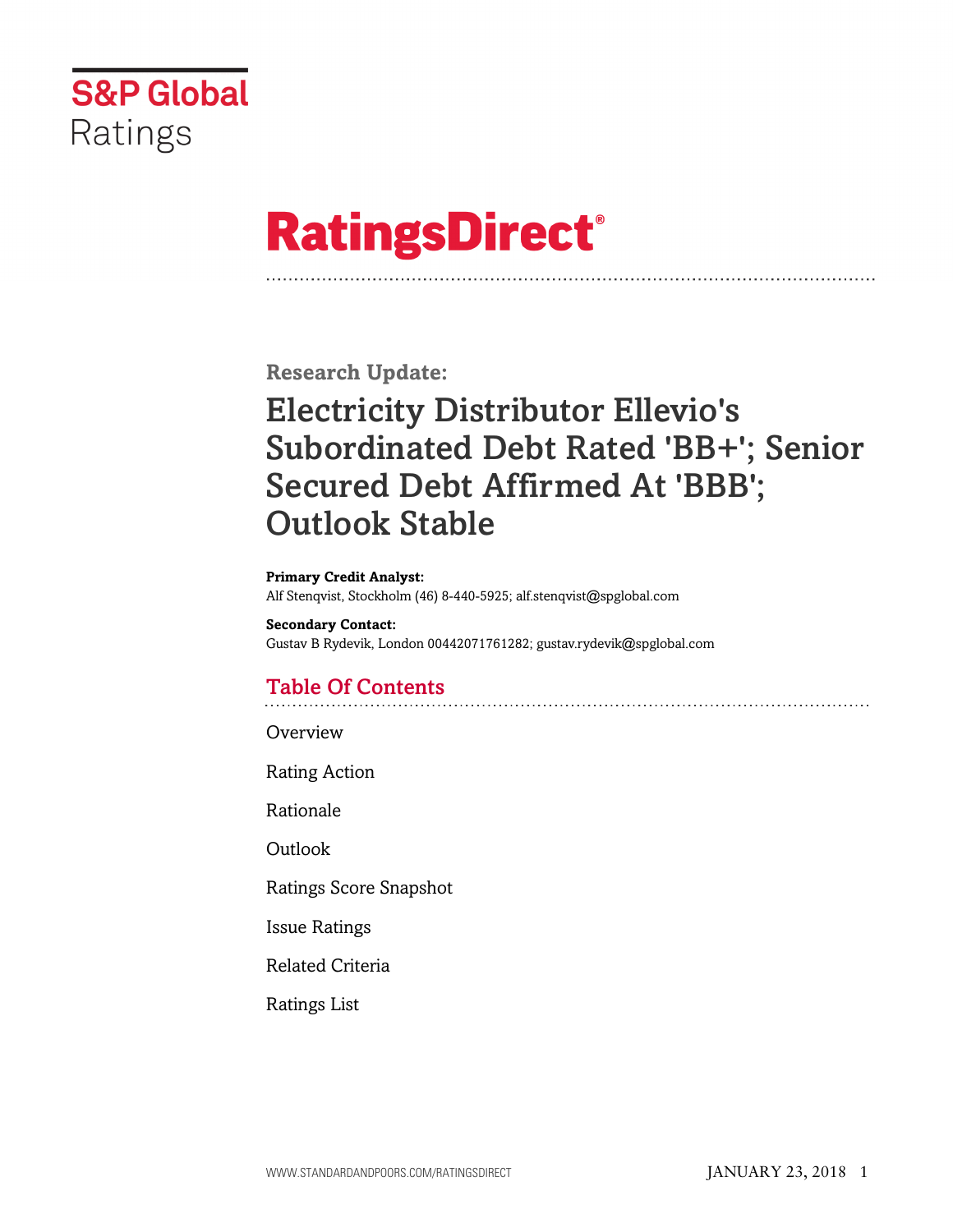**Research Update:**

# Electricity Distributor Ellevio's Subordinated Debt Rated 'BB+'; Senior Secured Debt Affirmed At 'BBB'; Outlook Stable

### <span id="page-1-0"></span>**Overview**

- Swedish electricity distribution company Ellevio AB plans to issue subordinated debt (class B) under its €10 billion EMTN program, from which the company previously issued senior secured debt (class A).
- We are assigning our 'BB+' issue credit rating to Ellevio's subordinated debt (class B), and we are affirming our 'BBB' rating on the senior secured debt (class A).
- This reflects that we rate the class B debt two notches below the class A due to its subordination and deferability.
- The stable outlook on the senior secured debt reflects Ellevio's stable and predictable earnings, which are supported by a favorable regulatory framework, and our anticipation that Ellevio will maintain credit measures in line with the current ratings, including funds from operations to debt of at least 6%.

#### <span id="page-1-1"></span>Rating Action

On Jan. 23, 2018, S&P Global Ratings assigned its 'BB+' issue credit rating to the subordinated debt (class B) that is part of the  $E10$  billion Euro Medium-Term Note (EMTN) program of Swedish electricity distribution system operator Ellevio AB.

At the same time, we affirmed our 'BBB' rating on Ellevio's senior secured debt (class A). The outlook on the senior secured debt is stable.

## <span id="page-1-2"></span>Rationale

The 'BBB' rating on the senior secured debt reflects our 'bbb-' assessment of the stand-alone credit profile (SACP) of Ellevio's financing group plus one notch of uplift for structural enhancements. The 'BB+' rating on the subordinated debt program reflects the 'bbb-' subordinated SACP on the company. We note Ellevio currently does not have any outstanding subordinated debt, but we understand that the amended EMTN program would likely be followed by issuance in the near term, subject to market conditions.

The class A debt reflects our forecast ratios for the company based on senior debt only, whereas the rating on the class B debt is based on ratios including both senior and subordinated debt. We see no material difference between the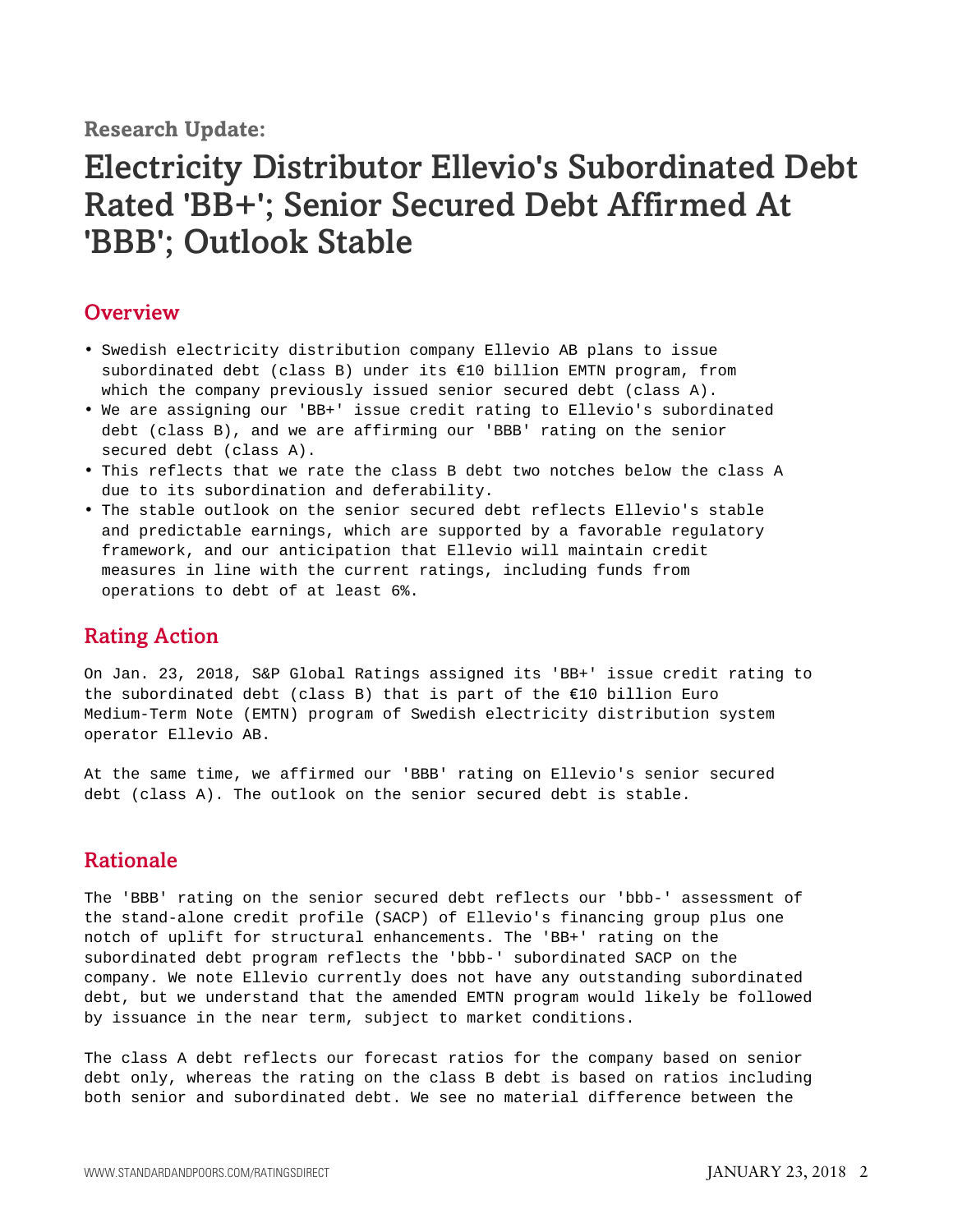two ratios, and therefore the SACP and subordinated SACP are at the same level. In addition, the rating on the subordinated debt is constrained by the risk of nonpayment as Ellevio could defer principal and interest in case of insufficient funds.

In our view, Ellevio's business risk profile benefits from fully regulated electricity distribution operations, with natural monopoly positions in its service areas. We view the Swedish regulatory framework for electricity distribution as stable, transparent, and predictable, with a long track record. This is despite some modifications in methodology between regulatory periods and minor weaknesses relating to customer compensation in the event of longer unplanned outages.

We anticipate increases in EBITDA and funds from operations (FFO) over the next few years, relating to price increases, a growing asset base, and the now-consolidated Nynäshamn Energi (a regulated distribution network acquired in late 2016). We expect, however, that FFO to debt will stay between 6.0% and 8.0% through 2019 because we anticipate Ellevio will continue investing heavily in its network and returning substantial cash to shareholders, primarily through payments on shareholder loans. At the same time, we note that capital expenditures (capex) should be added to the regulatory asset base and therefore increase the allowed regulatory return. We also understand that Ellevio's shareholder returns are flexible and can be reduced if needed to preserve credit ratios (before reaching dividend lock-up levels).

#### **Liquidity**

We assess liquidity as strong, based on Ellevio's adequate headroom under all its financial covenants and available liquidity sources likely being well in excess of 1.5x liquidity uses over the next 12 months. We assume that sources will continue to cover uses even if EBITDA declines by 30% from our base–case projection.

We also acknowledge Ellevio's track record in the capital markets over the past year, leading us to regard its market access as high and bank relationships as solid. We do not see Ellevio's liquidity position as exceptional because we believe that headroom under its capex facility will gradually reduce as the expansionary investment program progresses.

We estimate that Ellevio's principal liquidity sources as of June 30, 2017, include:

- Cash of about Swedish krona (SEK) 55 million;
- FFO of SEK2.4 billion-SEK2.6 billion over the next 12 months; and
- About SEK8.3 billion available under bank lines of about SEK9.3 billion, comprising a SEK8.1 billion capex facility and SEK1.2 billion working capital facility, both maturing in May 2020.

In addition, Ellevio has a super senior liquidity facility of SEK1.4 billion for class A debt and a SEK0.1 billion liquidity facility for class B debt, which are intended for use only during a potential 12-month standstill period.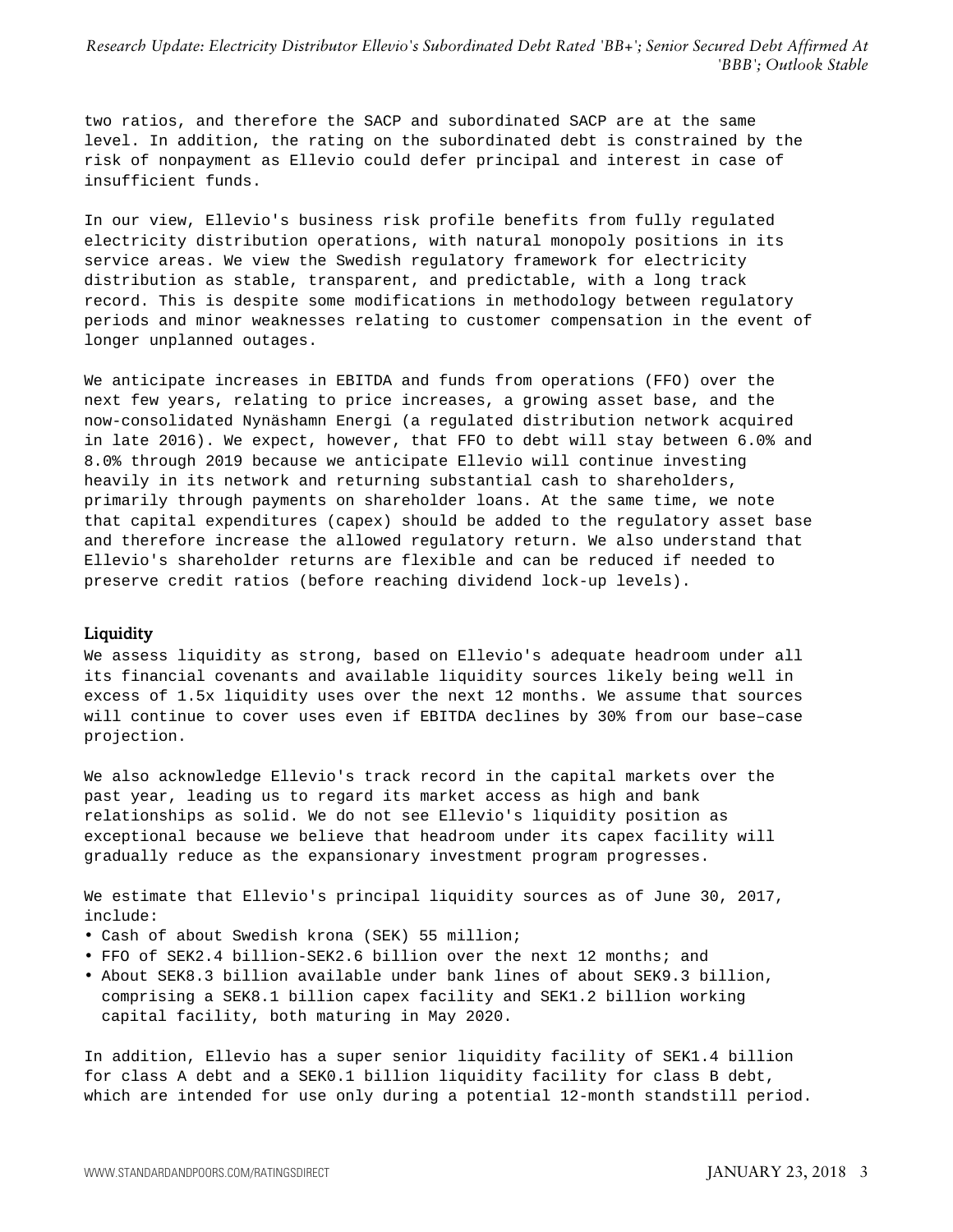We therefore do not include these facilities in liquidity sources for ongoing outflows.

We project that Ellevio's principal liquidity uses, also as of end-June 2017, will consist of:

- Amortizing debt maturities of about SEK0.9 billion over the next 12 months;
- Annual capex of SEK2.4 billion-SEK2.7 billion; and
- Roughly SEK1.2 billion of shareholder returns annually.

#### Financial covenants

The credit facility contains covenants for lock-up and default stipulating debt to EBITDA of 10.75x and 12.00x, respectively, and interest cover of 1.7x and 1.2x. Ellevio complies with the debt-maturity limitations in the documentation, and has complied with all of its financial covenants in the past. Based on our forecasts, we believe Ellevio will have comfortable headroom under its financial covenants over the next few years.

#### <span id="page-3-0"></span>Outlook

The stable outlook on Ellevio's senior secured debt reflects the group's steady and predictable earnings, supported by a favorable regulatory framework. We anticipate that Ellevio will maintain credit measures, such as FFO to debt of at least 6%, which we see as the minimum level commensurate with the ratings.

#### Downside scenario

Downside risk would primarily relate to any unexpected unfavorable changes to the regulatory framework for Ellevio, which could cause earnings volatility or deterioration, with a subsequent negative impact on credit measures. A material acquisition or excessive shareholder returns could also create rating pressure. We could consider a lower rating if, for example, FFO to debt decreased to below 6% for a prolonged period.

#### Upside scenario

We currently see limited upside potential, reflecting our view of Ellevio's financial policy and covenant structures. A positive rating action could materialize, however, if credit measures were to strengthen sustainably, for example, on the back of lower dividends resulting in reduced debt. We could consider a higher rating on the class A debt if the group's financial risk profile improved, reinforced by the group's financial policy, resulting in a ratio of senior FFO to debt of sustainably above 8% (that is excluding the class B debt).

Raising the rating on the class B debt would hinge on a stronger subordinated SACP, as well as stronger SACP and rating on the class A debt.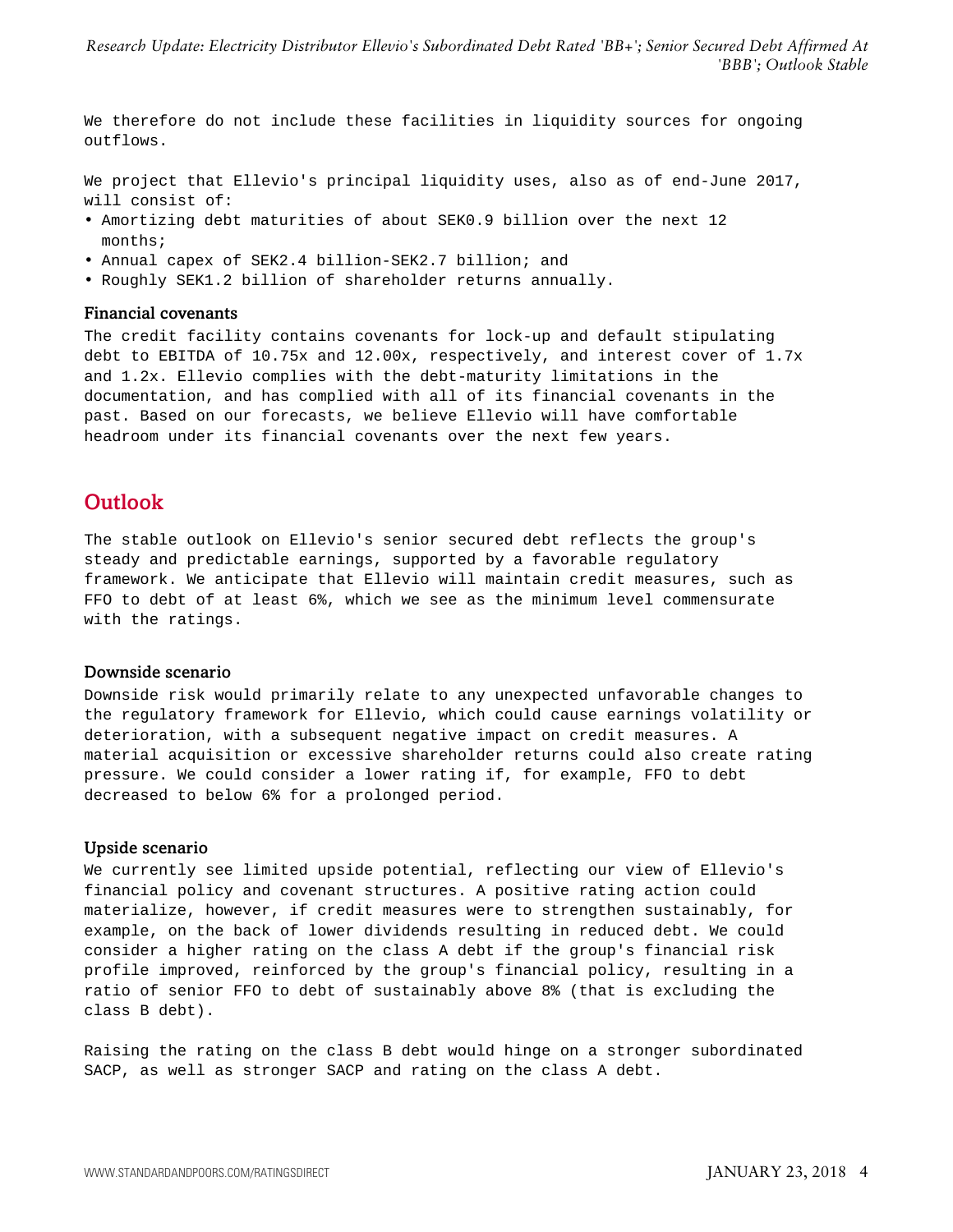# <span id="page-4-0"></span>Ratings Score Snapshot

Senior Secured Debt: BBB/Stable Subordinated Debt: BB+

Business risk: Excellent

- Country risk: Very low
- Industry risk: Very low
- Competitive position: Strong

Financial risk: Aggressive

• Cash flow/Leverage: Aggressive

Anchor: bbb

Modifiers

- Diversification: Neutral (no impact)
- Capital structure: Neutral (no impact)
- Financial policy: Neutral (no impact)
- Liquidity: Strong (no impact)
- Management and governance: Satisfactory (no impact)
- Comparable ratings analysis: Negative (-1 notch)

Stand-alone credit profile: bbb-

#### <span id="page-4-1"></span>Issue Ratings

Structural enhancements.

Ellevio is the operating company in the Ellevio group, which includes four holding companies. The ultimate owners are international investor OMERS Infrastructure, two Swedish national pension funds (AP3 and AP1), and Swedish mutual insurance company Folksam. Following debt refinancing, Ellevio and its immediate holding company Ellevio Holding 4 AB have formed a ring-fenced financing structure, with Ellevio as the borrower. We rate Ellevio's senior secured debt one notch higher than Ellevio's SACP because of structural features designed to increase cash flow certainty for the debtholders. These features include:

- Restrictions on mergers, acquisitions, and asset disposals, and a share pledge over the assets and shares of the operating and holding company (to the extent allowed by legislation). Security over fixed assets, such as real property, and business mortgages are however not material in relation to secured debt.
- Dividend- and debt-restricted payment conditions and a covenanted liquidity structure that should, in our opinion, allow Ellevio's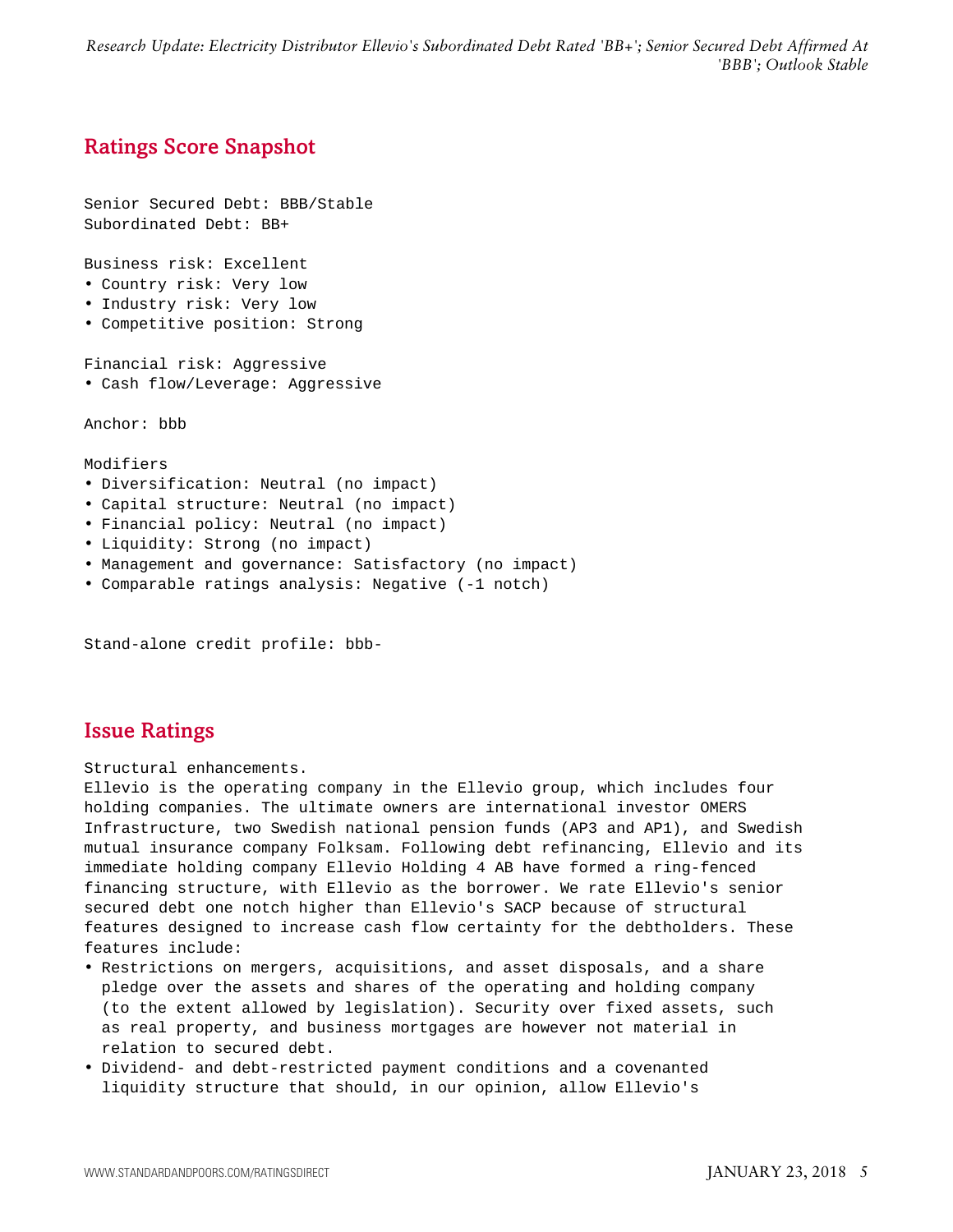financing group to manage temporary cash flow shocks.

- An automatic 12-month standstill period after an event of default, during which time creditors can take control of Ellevio and either aim for operational recovery or sell the shares in the operating and immediate holding company.
- <span id="page-5-0"></span>• Prudent management of foreign exchange, refinancing, and counterparty risks.

### Related Criteria

- Criteria Corporates Utilities: Rating Structurally Enhanced Debt Issued By Regulated Utilities And Transportation Infrastructure Businesses , Feb. 24, 2016
- Criteria Corporates General: Methodology And Assumptions: Liquidity Descriptors For Global Corporate Issuers, Dec. 16, 2014
- Criteria Corporates Project Finance: Project Finance Transaction Structure Methodology, Sept. 16, 2014
- Criteria Corporates Project Finance: Project Finance Framework Methodology, Sept. 16, 2014
- Criteria Corporates General: The Treatment Of Non-Common Equity Financing In Nonfinancial Corporate Entities, April 29, 2014
- General Criteria: Methodology: Industry Risk, Nov. 19, 2013
- Criteria Corporates Utilities: Key Credit Factors For The Regulated Utilities Industry, Nov. 19, 2013
- Criteria Corporates General: Corporate Methodology, Nov. 19, 2013
- General Criteria: Country Risk Assessment Methodology And Assumptions, Nov. 19, 2013
- Criteria Corporates General: Corporate Methodology: Ratios And Adjustments, Nov. 19, 2013
- Criteria Structured Finance General: Counterparty Risk Framework Methodology And Assumptions, June 25, 2013
- General Criteria: Methodology: Management And Governance Credit Factors For Corporate Entities And Insurers, Nov. 13, 2012
- General Criteria: Stand-Alone Credit Profiles: One Component Of A Rating, Oct. 1, 2010
- <span id="page-5-1"></span>• General Criteria: Use Of CreditWatch And Outlooks, Sept. 14, 2009

## Ratings List

Ratings Affirmed Ellevio AB

Senior Secured BBB/Stable

New Rating

Ellevio AB Subordinated BB+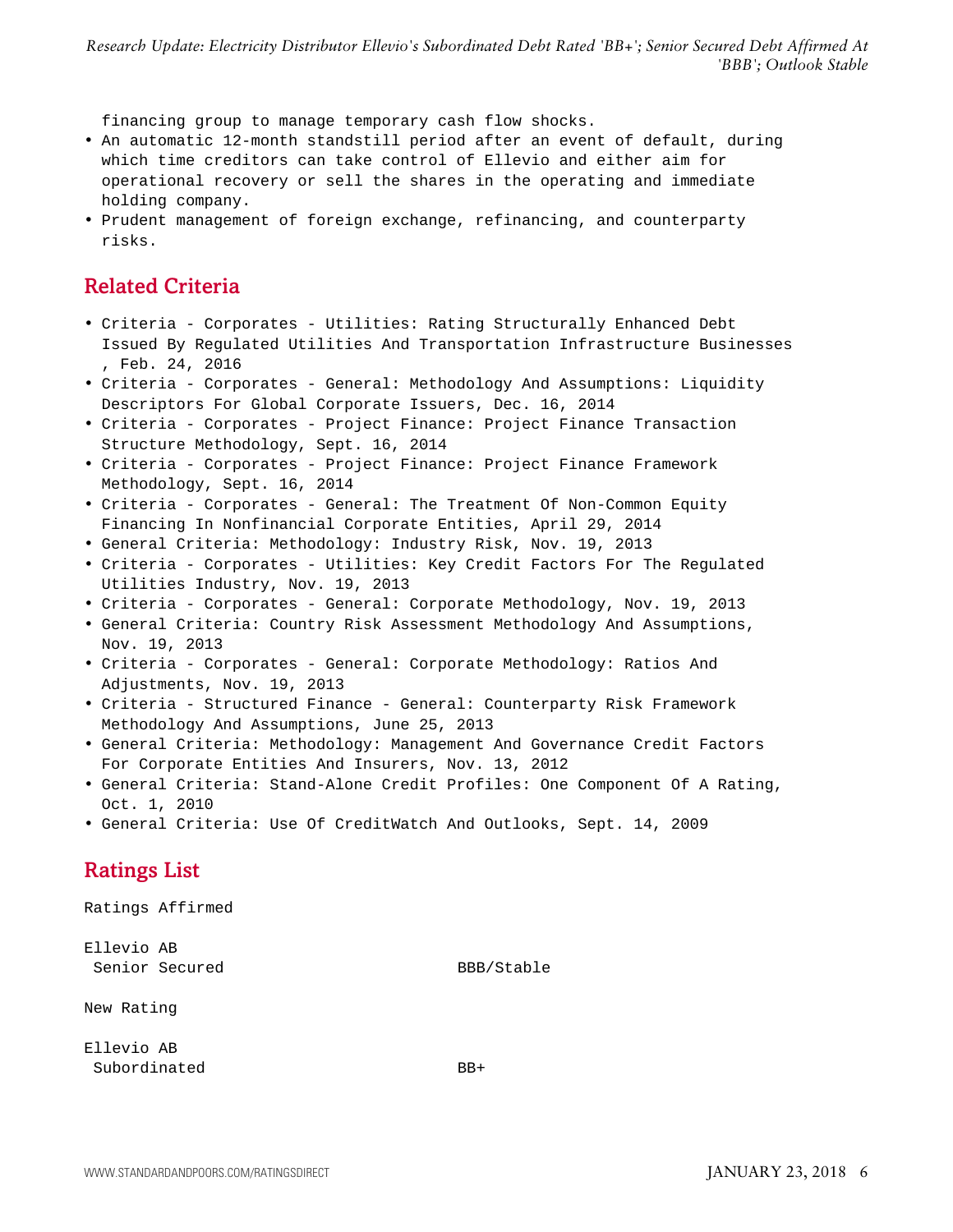#### **Additional Contact:**

Industrial Ratings Europe; Corporate\_Admin\_London@spglobal.com

Certain terms used in this report, particularly certain adjectives used to express our view on rating relevant factors, have specific meanings ascribed to them in our criteria, and should therefore be read in conjunction with such criteria. Please see Ratings Criteria at www.standardandpoors.com for further information. Complete ratings information is available to subscribers of RatingsDirect at www.capitaliq.com. All ratings affected by this rating action can be found on the S&P Global Ratings' public website at www.standardandpoors.com. Use the Ratings search box located in the left column. Alternatively, call one of the following S&P Global Ratings numbers: Client Support Europe (44) 20-7176-7176; London Press Office (44) 20-7176-3605; Paris (33) 1-4420-6708; Frankfurt (49) 69-33-999-225; Stockholm (46) 8-440-5914; or Moscow 7 (495) 783-4009.